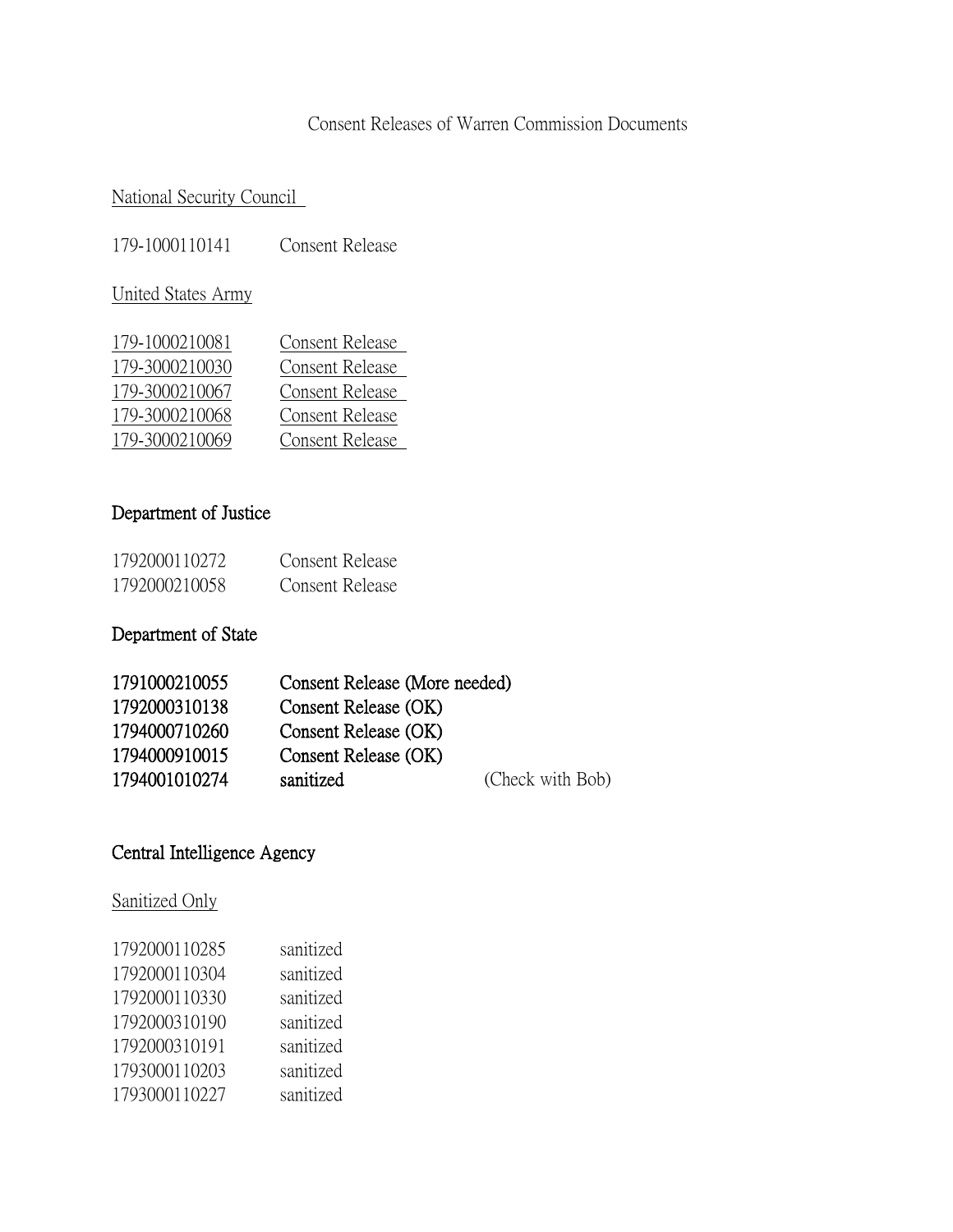| 1793000110348 | sanitized           |
|---------------|---------------------|
| 1793000110434 | sanitized           |
| 1793000210099 | sanitized           |
| 1793000210103 | sanitized           |
|               | 210104<br>sanitized |
|               | 139 sanitized       |
|               | 142 sanitized       |
|               | 143 sanitized       |
|               | 144 sanitized       |
|               | 161 sanitized       |
|               | 165 sanitized       |
| 1793000310281 | sanitized           |
|               | 282 sanitized       |
|               | 284 sanitized       |
| 1794000110080 | sanitized           |
|               | 145                 |
|               | 168                 |
|               | 244                 |
|               | 277                 |
|               | 298                 |
|               | 038                 |
|               | 181                 |
| 1794000310315 | sanitized           |
| 1794000410041 | sanitized           |
|               | 096 sanitized       |
|               | 344 sanitized       |
|               | 040 sanitized       |
|               | 260 sanitized       |
|               | 336<br>sanitized    |
|               | 389<br>sanitized    |
| 1794000610119 | sanitized           |

### CHECK CONSENT RELEASES

### Federal Bureau of Investigation

1792000310018 Consent Release

# Department of Treasury

1792000210014 Consent Release